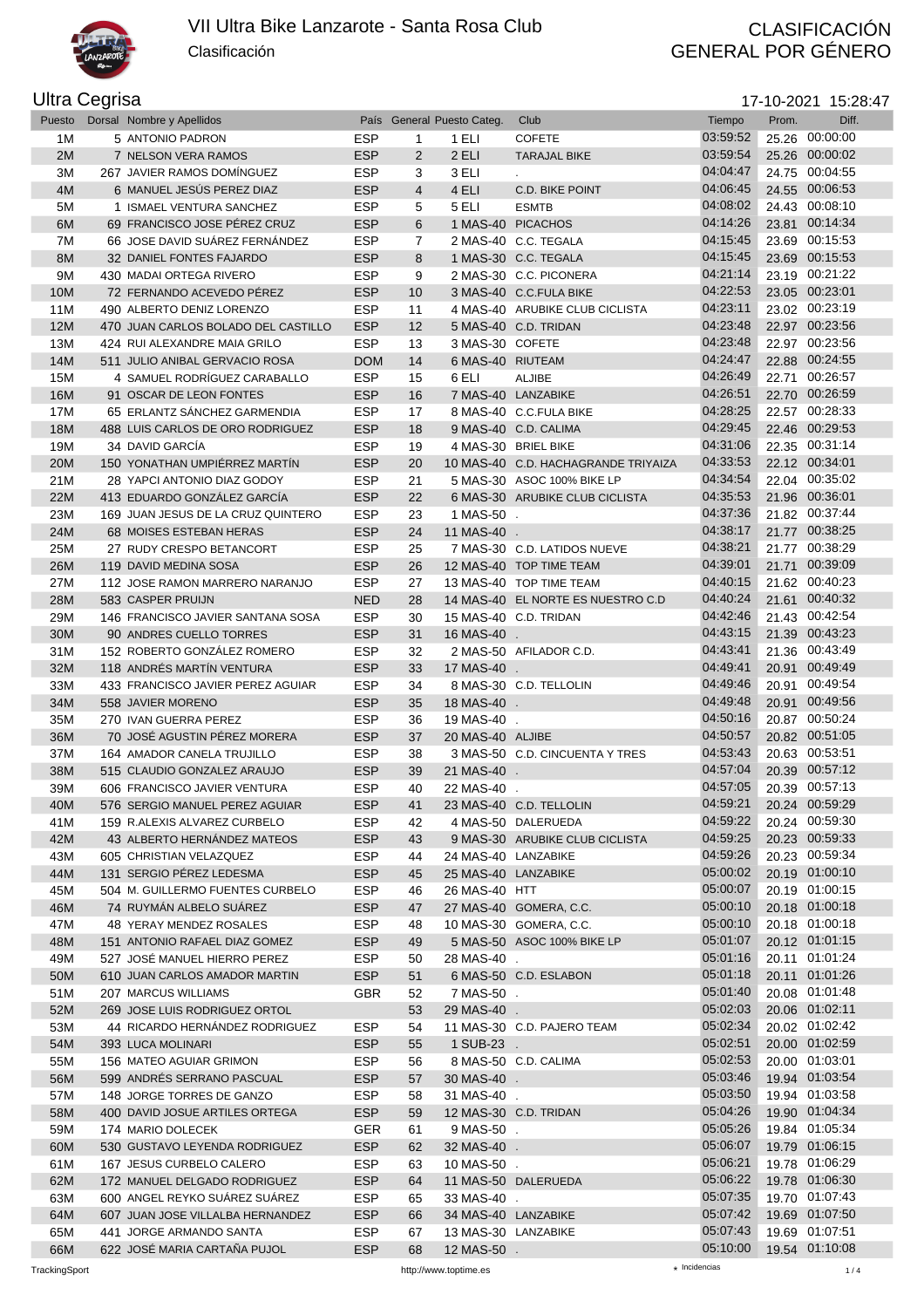|              | <b>Ultra Cegrisa</b> |                                                                       |                          |            |                                   |                                     |                      |       | 17-10-2021 15:28:48              |
|--------------|----------------------|-----------------------------------------------------------------------|--------------------------|------------|-----------------------------------|-------------------------------------|----------------------|-------|----------------------------------|
| Puesto       |                      | Dorsal Nombre y Apellidos                                             |                          |            | País General Puesto Categ.        | Club                                | Tiempo               | Prom. | Diff.                            |
| 67M          |                      | 411 NOEL FERNANDEZ MARTIN                                             | <b>ESP</b>               | 69         | 14 MAS-30 COFETE                  |                                     | 05:10:37             |       | 19.50 01:10:45                   |
| 68M          |                      | 84 MARIO RODRIGUEZ CACERES                                            | <b>ESP</b>               | 70         | 35 MAS-40 BRIEL BIKE              |                                     | 05:13:25             |       | 19.33 01:13:33                   |
| 69M          |                      | 457 RAMON AMOROS VALENCIANO                                           | <b>ESP</b>               | 71         | 36 MAS-40 .                       |                                     | 05:15:50             |       | 19.18 01:15:58                   |
| 70M          |                      | 73 ROBERTO CARLOS ACOSTA CEDILLO                                      | <b>ESP</b>               | 72         | 37 MAS-40 ALJIBE                  |                                     | 05:16:52             |       | 19.12 01:17:00                   |
| 71M          |                      | 92 DIEGO CARMELO DEL PINO MARTIN<br>96 JONAI DÍAZ GONZÁLEZ            | <b>ESP</b><br><b>ESP</b> | 73         |                                   | 38 MAS-40 D-ROUTE BIKE              | 05:17:43<br>05:18:32 |       | 19.07 01:17:51<br>19.02 01:18:40 |
| 72M<br>73M   |                      | 109 ALEXIS LEMES ROBAYNA                                              | <b>ESP</b>               | 75<br>76   | 39 MAS-40 .                       | 40 MAS-40 C.D. HACHAGRANDE TRIYAIZA | 05:19:45             |       | 18.95 01:19:53                   |
| 74M          |                      | 686 CANDIDO NARANJO QUINTERO                                          | <b>ESP</b>               | 77         |                                   | 1 MAS-60 C.D. CALIMA                | 05:20:01             |       | 18.93 01:20:09                   |
| 75M          |                      | 484 ANTONIO CORUJO DIAZ                                               | <b>ESP</b>               | 78         | 41 MAS-40 .                       |                                     | 05:22:07             |       | 18.81 01:22:15                   |
| 76M          |                      | 130 ENRIQUE PEREZ HERNADEZ                                            | <b>ESP</b>               | 79         |                                   | 42 MAS-40 C.D. PAJERO TEAM          | 05:22:13             |       | 18.80 01:22:21                   |
| 77M          |                      | 62 NÉSTOR TRUJILLO PÉREZ                                              | <b>ESP</b>               | 80         | 15 MAS-30 TEBIK                   |                                     | 05:22:15             |       | 18.80 01:22:23                   |
| 78M          |                      | 460 JOSE ARMAS DUMPIERREZ                                             | <b>ESP</b>               | 82         |                                   | 43 MAS-40 TARAJAL BIKE              | 05:24:10             |       | 18.69 01:24:18                   |
| 79M          |                      | 405 JONATHAN CARMONA MARTIN                                           | <b>ESP</b>               | 83         | 16 MAS-30 .                       |                                     | 05:24:43             |       | 18.66 01:24:51                   |
| 80M          |                      | 141 CARMELO OSCAR RODRIGUEZ                                           | <b>ESP</b>               | 84         | 44 MAS-40 IDUNA                   |                                     | 05:26:12             |       | 18.57 01:26:20                   |
| 81M          |                      | 54 MARCO PADRÓN DÍAZ                                                  | <b>ESP</b>               | 85         |                                   | 17 MAS-30 C.D. BTT PALHIERRO        | 05:26:21             |       | 18.56 01:26:29                   |
| 82M          |                      | 467 JUAN FRANCISCO BETANCORT                                          | <b>ESP</b>               | 86         | 45 MAS-40 .                       |                                     | 05:26:37             |       | 18.55 01:26:45                   |
| 83M          |                      | 94 RUYMAN DEL PINO VALIDO                                             | <b>ESP</b>               | 87         |                                   | 46 MAS-40 C.C. BLUE POWER           | 05:26:44             |       | 18.54 01:26:52                   |
| 84M          |                      | 388 CRISTIAN CEJAS HERNANDEZ                                          | <b>ESP</b>               | 88         | 7 ELI                             | $\epsilon$                          | 05:27:52             |       | 18.48 01:28:00                   |
| 85M          |                      | 469 ALEXIS BLANCO DIAZ                                                | <b>ESP</b>               | 89         | 47 MAS-40 COFETE                  |                                     | 05:30:28             |       | 18.33 01:30:36                   |
| 86M          |                      | 534 JUAN LOPEZ VILA                                                   | <b>ESP</b>               | 90         |                                   | 48 MAS-40 C.D. TRIDAN               | 05:31:14<br>05:31:19 |       | 18.29 01:31:22                   |
| 87M          |                      | 18 ZENON AFONSO CALERO                                                | <b>ESP</b>               | 91         | 18 MAS-30 .                       | 13 MAS-50 CORRELUMES                | 05:31:21             |       | 18.29 01:31:27<br>18.28 01:31:29 |
| 88M<br>89M   |                      | 629 JUAN CARLOS FERNANDEZ VITURRO<br>111 MIKE JAVIER LUZARDO GONZÁLEZ | <b>ESP</b><br><b>ESP</b> | 92<br>93   | 49 MAS-40 .                       |                                     | 05:31:47             |       | 18.26 01:31:55                   |
| 90M          |                      | 98 SERGIO RAFAEL ESPINO PADRÓN                                        | <b>ESP</b>               | 94         | 50 MAS-40 .                       |                                     | 05:31:47             |       | 18.26 01:31:55                   |
| 91M          |                      | 88 NACOR CRUZ AROCHA                                                  | <b>ESP</b>               | 95         |                                   | 51 MAS-40 C.C. BLUE POWER           | 05:33:18             |       | 18.18 01:33:26                   |
| 92M          |                      | 105 MIGUEL HERNÁNDEZ ALEMAN                                           | <b>ESP</b>               | 96         |                                   | 52 MAS-40 ASOC 100% BIKE LP         | 05:33:24             |       | 18.17 01:33:32                   |
| 93M          |                      | 171 VICTOR MANUEL DE LEON TEJERA                                      | <b>ESP</b>               | 97         | 14 MAS-50 .                       |                                     | 05:33:24             |       | 18.17 01:33:32                   |
| 94M          |                      | 579 JUAN PEDRO PÉREZ DE LA CRUZ                                       | <b>ESP</b>               | 98         | 53 MAS-40 .                       |                                     | 05:33:29             |       | 18.17 01:33:37                   |
| 95M          |                      | 472 MIGUEL BRENLLA GONZÁLEZ                                           | <b>ESP</b>               | 99         | 54 MAS-40 .                       |                                     | 05:33:29             |       | 18.17 01:33:37                   |
| 96M          |                      | 601 JOSE RAMON TORRES MARTIN                                          | <b>ESP</b>               | 100        | 55 MAS-40 NORTBIKE                |                                     | 05:33:31             |       | 18.17 01:33:39                   |
| 97M          |                      | 438 DAILOS DANIEL RODRIGUEZ PEREZ                                     | <b>ESP</b>               | 101        | 19 MAS-30 .                       |                                     | 05:33:32             |       | 18.16 01:33:40                   |
| 98M          |                      | 415 AYOZE HERNANDEZ HERNANDEZ                                         | <b>ESP</b>               | 102        | 20 MAS-30 .                       |                                     | 05:33:47             |       | 18.15 01:33:55                   |
| 99M          |                      | 200 OSVALDO PIERGENTILI                                               | ARG                      | 103        | 15 MAS-50 SAUCILLO                |                                     | 05:35:26             |       | 18.06 01:35:34                   |
| 100M         |                      | 116 ABRAHAM YERAY MARTIN SANCHEZ                                      | <b>ESP</b>               | 104        | 56 MAS-40 IDUNA                   |                                     | 05:35:27             |       | 18.06 01:35:35                   |
| 101M         |                      | 677 JAVIER TORRES LEON                                                | <b>ESP</b>               | 105        |                                   | 16 MAS-50 C.D. TROTADUNAS           | 05:35:30             |       | 18.06 01:35:38                   |
| 102M         |                      | 639 MARCOS HERNÁNDEZ GUILLÉN                                          | <b>ESP</b>               | 106        | 17 MAS-50 .                       |                                     | 05:35:47             |       | 18.04 01:35:55                   |
| 103M         |                      | 621 JOSE MANUEL CARABALLO VALDIVIA                                    | <b>ESP</b>               | 107        | 18 MAS-50 .                       |                                     | 05:37:11             |       | 17.97 01:37:19                   |
| 104M         |                      | 157 ILDEFONSO AGUILAR PEREYRA                                         | <b>ESP</b><br><b>ESP</b> | 108        | 19 MAS-50 .                       |                                     | 05:38:02<br>05:38:02 |       | 17.92 01:38:10<br>17.92 01:38:10 |
| 105M<br>106M |                      | 596 JOSÉ SÁNCHEZ<br>675 JOSE AGUSTIN SUAREZ TORRES                    | <b>ESP</b>               | 109<br>110 | 57 MAS-40 .<br>20 MAS-50 SAUCILLO |                                     | 05:38:04             |       | 17.92 01:38:12                   |
| 107M         |                      | 503 DAVID FUENTES BELLO                                               | ESP                      | 111        |                                   | 58 MAS-40 C.D. CALIMA               | 05:38:21             |       | 17.91 01:38:29                   |
| 108M         |                      | 543 PEDRO FRANCISCO MARTIN SANCHEZ                                    | <b>ESP</b>               | 112        |                                   | 59 MAS-40 C.D. CALIMA               | 05:38:22             |       | 17.90 01:38:30                   |
| 109M         |                      | 546 BREOGAN MASID DEL PALACIO                                         | <b>ESP</b>               | 113        | 60 MAS-40 .                       |                                     | 05:38:24             |       | 17.90 01:38:32                   |
| 110M         |                      | 522 ALEXIS JESUS HERNANDEZ MELIAN                                     | <b>ESP</b>               | 114        |                                   | 61 MAS-40 DALERUEDA                 | 05:39:20             |       | 17.85 01:39:28                   |
| 111M         |                      | 458 RAUL ARAÑA MARTIN                                                 | ESP                      | 115        | 62 MAS-40 .                       |                                     | 05:40:13             |       | 17.81 01:40:21                   |
| 112M         |                      | 489 BRUNO DELGADO MARTIN                                              | <b>ESP</b>               | 116        |                                   | 63 MAS-40 C.D. MOTIVE ONE           | 05:41:14             |       | 17.75 01:41:22                   |
| 113M         |                      | 403 MARLON CAMACHO CHECA                                              | <b>ESP</b>               | 117        | 21 MAS-30 .                       |                                     | 05:42:28             |       | 17.69 01:42:36                   |
| 114M         |                      | 182 GUSTAVO ADOLFO GARCÍA RAMÍREZ                                     | <b>ESP</b>               | 118        |                                   | 21 MAS-50 LANZABIKE                 | 05:43:08             |       | 17.66 01:43:16                   |
| 115M         |                      | 474 JORGE I CABRERA FERNAUD                                           | <b>ESP</b>               | 119        | 64 MAS-40 .                       |                                     | 05:43:20             |       | 17.65 01:43:28                   |
| 116M         |                      | 36 JONATHAN GONZALEZ DONATE                                           | <b>ESP</b>               | 120        | 22 MAS-30 .                       |                                     | 05:44:32             |       | 17.58 01:44:40                   |
| 117M         |                      | 506 JOSE MARIA GARCÍA AFONSO                                          | <b>ESP</b>               | 122        |                                   | 65 MAS-40 ORBAOROTAVA               | 05:44:47             |       | 17.57 01:44:55                   |
| 118M         |                      | 495 JUAN ANTONIO DIOS MOSEGUE                                         | <b>ESP</b>               | 123        |                                   | 66 MAS-40 ORBAOROTAVA               | 05:44:47<br>05:45:10 |       | 17.57 01:44:55                   |
| 119M<br>120M |                      | 429 JOSUÉ MESA RAMOS<br>462 CHRIS BARTLETT                            | ESP<br><b>ESP</b>        | 124<br>125 | 23 MAS-30 .<br>67 MAS-40 .        |                                     | 05:45:24             |       | 17.55 01:45:18<br>17.54 01:45:32 |
| 121M         |                      | 42 VICTOR HERNANDEZ ALVAREZ                                           | <b>ESP</b>               | 126        | 24 MAS-30 .                       |                                     | 05:45:48             |       | 17.52 01:45:56                   |
| 122M         |                      | 75 VICTOR MANUEL ALVAREZ MARTIN                                       | <b>ESP</b>               | 127        | 68 MAS-40 .                       |                                     | 05:46:32             |       | 17.48 01:46:40                   |
| 123M         |                      | 566 JONAY OSSORIO HERNANDEZ                                           | ESP                      | 128        |                                   | 69 MAS-40 C.C. TEGALA               | 05:46:42             |       | 17.47 01:46:50                   |
| 124M         |                      | 611 FELIPE ARMAS                                                      | <b>ESP</b>               | 129        | 22 MAS-50 .                       |                                     | 05:47:12             |       | 17.45 01:47:20                   |
| 125M         |                      | 170 JOSÉ LUIS DE LEÓN                                                 | <b>ESP</b>               | 130        | 23 MAS-50 .                       |                                     | 05:47:44             |       | 17.42 01:47:52                   |
| 126M         |                      | 426 ANTONIO FCO MARTINEZ DE MATOS                                     | <b>ESP</b>               | 131        | 25 MAS-30 .                       |                                     | 05:47:56             |       | 17.41 01:48:04                   |
| 127M         |                      | 126 IVAN NAVARRO GODOY                                                | <b>ESP</b>               | 132        |                                   | 70 MAS-40 ASOC 100% BIKE LP         | 05:47:56             |       | 17.41 01:48:04                   |
| 128M         |                      | 45 ANGEL JORGE PÉREZ                                                  | <b>ESP</b>               | 133        |                                   | 26 MAS-30 C.D. CINCUENTA Y TRES     | 05:48:22             |       | 17.39 01:48:30                   |
| 129M         |                      | 22 VICTOR CAMACHO SUAREZ                                              | ESP                      | 134        |                                   | 27 MAS-30 C.C. BLUE POWER           | 05:48:22             |       | 17.39 01:48:30                   |
| 130M         |                      | 572 ADRIAN PERERA PÉREZ                                               | <b>ESP</b>               | 135        | 71 MAS-40 .                       |                                     | 05:48:26             |       | 17.39 01:48:34                   |
| 131M         |                      | 701 ANTONIO VERA NÓBREGA                                              | ESP                      | 136        | 2 MAS-60 COFETE                   |                                     | 05:48:27             |       | 17.39 01:48:35                   |
| 132M         |                      | 63 VICTOR MANUEL VALENCIA BLANCO                                      | <b>ESP</b>               | 137        | 28 MAS-30 .                       |                                     | 05:49:12             |       | 17.35 01:49:20                   |
| 133M         |                      | 199 ANDRES PEREZ MARTINEZ                                             | <b>ESP</b>               | 138        | 24 MAS-50 .                       |                                     | 05:50:25             |       | 17.29 01:50:33                   |
| 134M         |                      | 163 VICTOR HUGO BETANCOR                                              | <b>ESP</b>               | 139        |                                   | 25 MAS-50 AFILADOR C.D.             | 05:53:11<br>05:53:44 |       | 17.15 01:53:19                   |
| 135M<br>136M |                      | 124 JOSE MIGUEL MORAY<br>87 R.ISMAEL CASTELLANO MARTÍN                | <b>ESP</b><br><b>ESP</b> | 140<br>141 | 72 MAS-40 .<br>73 MAS-40 .        |                                     | 05:54:35             |       | 17.13 01:53:52<br>17.09 01:54:43 |
|              |                      |                                                                       |                          |            |                                   |                                     |                      |       |                                  |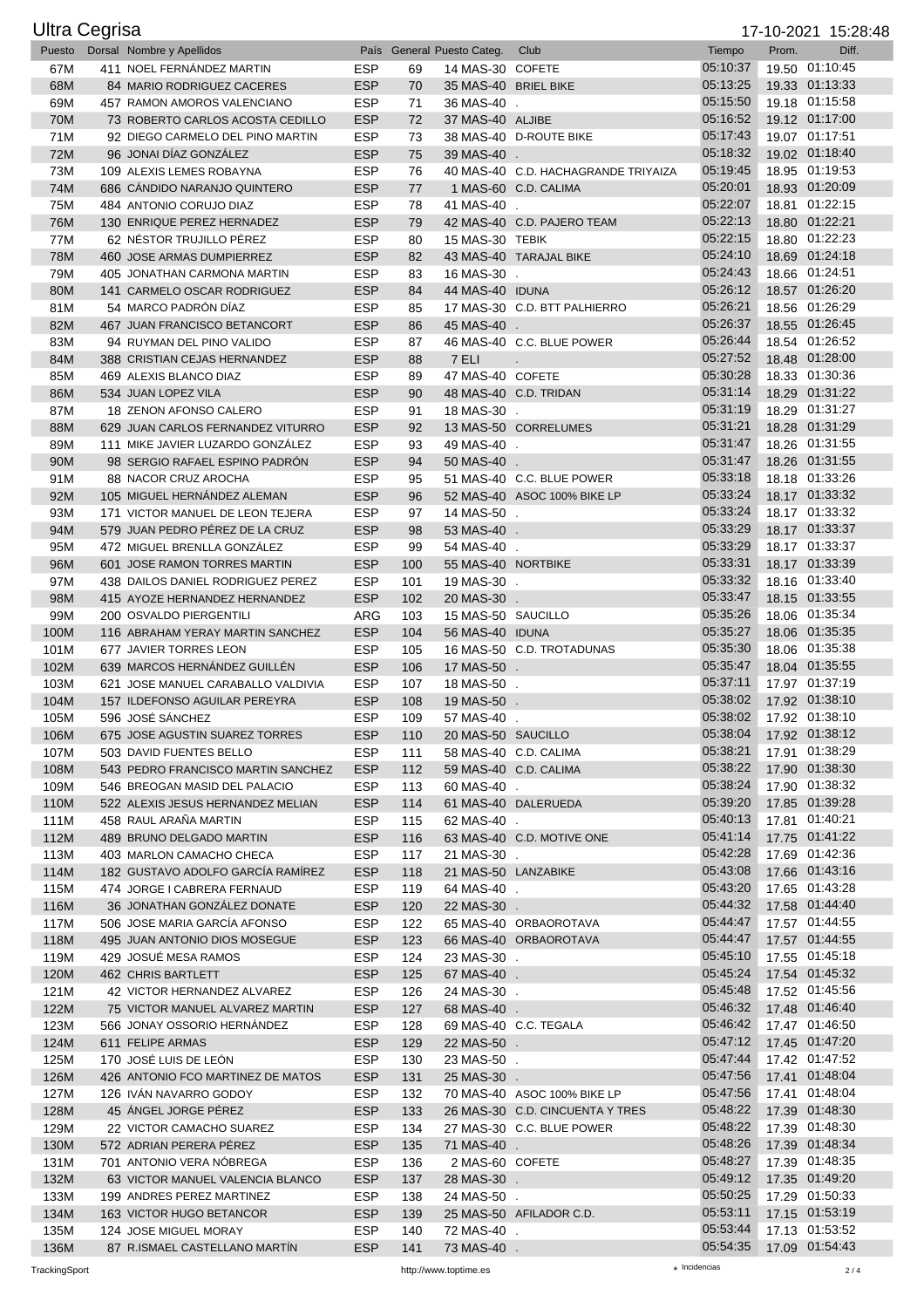|              | <b>Ultra Cegrisa</b> |                                                                    |                          |            |                                   |                                                         |                      |       | 17-10-2021 15:28:48              |
|--------------|----------------------|--------------------------------------------------------------------|--------------------------|------------|-----------------------------------|---------------------------------------------------------|----------------------|-------|----------------------------------|
| Puesto       |                      | Dorsal Nombre y Apellidos                                          |                          |            | País General Puesto Categ.        | Club                                                    | Tiempo               | Prom. | Diff.                            |
| 137M         |                      | 624 EULALIO CAZORLA VALERÓN                                        | <b>ESP</b>               | 142        | 26 MAS-50 ALJIBE                  |                                                         | 05:54:46             |       | 17.08 01:54:54                   |
| 138M         |                      | 113 JUAN FCO MARTIN                                                | <b>ESP</b>               | 143        |                                   | 74 MAS-40 AGUIBIKE, C.C.                                | 05:54:47             |       | 17.08 01:54:55                   |
| 139M         |                      | 704 RAIMUNDO FONTES FONTES                                         |                          | 144<br>145 | 27 MAS-50                         |                                                         | 05:54:58<br>05:56:17 |       | 17.07 01:55:06<br>17.00 01:56:25 |
| 140M<br>141M |                      | 464 SEBASTIAN BENASCO RODRIGUEZ<br>192 JOSE ADRIAN HERNANDEZ ROCHA | <b>ESP</b><br><b>ESP</b> | 146        |                                   | 75 MAS-40 PLATO CHICO<br>28 MAS-50 C.D. RIQUEZA NATURAL | 05:56:27             |       | 17.00 01:56:35                   |
| 142M         |                      | 51 ALEXIS OJEDA QUINTANA                                           | <b>ESP</b>               | 147        |                                   | 29 MAS-30 C.D. SEVEN PRO CYCLING                        | 05:56:49             |       | 16.98 01:56:57                   |
| 143M         |                      | 395 ALEJANDRO SUAREZ RODRIGUEZ                                     | <b>ESP</b>               | 148        |                                   | 2 SUB-23 D-ROUTE BIKE                                   | 05:56:51             |       | 16.98 01:56:59                   |
| 144M         |                      | 168 DIEGO DE LA BARRERA GARCIA                                     | <b>ESP</b>               | 149        |                                   | 29 MAS-50 C.D. LATIDOS NUEVE                            | 05:56:58             |       | 16.97 01:57:06                   |
| 145M         |                      | 519 ALEJANDRO HERNÁNDEZ BRITO                                      | <b>ESP</b>               | 150        | 76 MAS-40 .                       |                                                         | 05:57:09             |       | 16.96 01:57:17                   |
| 146M         |                      | 649 MANUEL ISIDRO MARTIN VENTURA                                   | <b>ESP</b>               | 151        |                                   | 30 MAS-50 C.C. TEGALA                                   | 05:57:32             |       | 16.94 01:57:40                   |
| 147M         |                      | 123 BABY MORALES RODRIGUEZ                                         | <b>ESP</b>               | 152        | 77 MAS-40 .                       |                                                         | 05:58:21             |       | 16.91 01:58:29                   |
| 148M         |                      | 47 CRISTOFER JESÚS MATIAS DORTA                                    | <b>ESP</b>               | 153        |                                   | 30 MAS-30 C.C.PEDAL DEL SUR IRICHEN                     | 05:58:27             |       | 16.90 01:58:35                   |
| 149M         |                      | 431 IGNACIO MIGUEL OVAL FARRAY<br>539 OSCAR MARTIN FLORES          | <b>ESP</b><br><b>ESP</b> | 154        | 31 MAS-30 .                       | 78 MAS-40 ARUBIKE CLUB CICLISTA                         | 05:58:27<br>05:58:30 |       | 16.90 01:58:35<br>16.90 01:58:38 |
| 150M<br>151M |                      | 401 DANIEL CALONGE GONZALEZ                                        | <b>ESP</b>               | 155<br>156 |                                   | 32 MAS-30 C.C. TAMADABA BIKER AGAETE                    | 05:59:44             |       | 16.84 01:59:52                   |
| 152M         |                      | 160 JUAN ANTONIO ARMAS ANDUEZA                                     | <b>ESP</b>               | 158        | 31 MAS-50 .                       |                                                         | 06:01:44             |       | 16.75 02:01:52                   |
| 153M         |                      | 187 RAMÓN GÜEMES BENÍTEZ                                           | <b>ESP</b>               | 159        | 32 MAS-50 IDUNA                   |                                                         | 06:03:57             |       | 16.65 02:04:05                   |
| 154M         |                      | 122 ALEX MORALES MORALES                                           | <b>ESP</b>               | 160        |                                   | 79 MAS-40 DALERUEDA                                     | 06:04:38             |       | 16.61 02:04:46                   |
| 155M         |                      | 78 BENJAMIN AZNAR ALVAREZ                                          | <b>ESP</b>               | 161        |                                   | 80 MAS-40 DALERUEDA                                     | 06:04:38             |       | 16.61 02:04:46                   |
| 156M         |                      | 185 JOSÉ LUIS GONZALEZ LAVIN                                       | <b>ESP</b>               | 162        | 33 MAS-50 .                       |                                                         | 06:04:39             |       | 16.61 02:04:47                   |
| 157M         |                      | 456 LUIS JOSE ALVAREZ MARTIN                                       | <b>ESP</b>               | 163        | 81 MAS-40 .                       |                                                         | 06:04:40             |       | 16.61 02:04:48                   |
| 158M         |                      | 657 DOMINGO MORÍN RODRIGUEZ                                        | <b>ESP</b>               | 164        | 34 MAS-50 ALJIBE                  |                                                         | 06:05:22<br>06:05:22 |       | 16.58 02:05:30<br>16.58 02:05:30 |
| 159M<br>160M |                      | 634 JUSTO GONZALEZ CRESPO<br>468 IVAN J. BETHENCOURT VELAZQUEZ     | <b>ESP</b><br><b>ESP</b> | 166<br>167 |                                   | 35 MAS-50 DALERUEDA<br>82 MAS-40 C.D. CALIMA            | 06:07:38             |       | 16.48 02:07:46                   |
| 161M         |                      | 35 ALEXIS GARCIA DIAZ                                              | <b>ESP</b>               | 168        |                                   | 33 MAS-30 C.D. PAJERO TEAM                              | 06:07:56             |       | 16.47 02:08:04                   |
| 162M         |                      | 447 JOSÉ ADRIÁN UMPIERREZ LUZARDO                                  | <b>ESP</b>               | 169        |                                   | 34 MAS-30 DALERUEDA                                     | 06:08:05             |       | 16.46 02:08:13                   |
| 163M         |                      | 544 FRANCISCO MARTINEZ                                             | <b>ESP</b>               | 170        | 83 MAS-40 .                       |                                                         | 06:08:15             |       | 16.45 02:08:23                   |
| 164M         |                      | 38 SAMUEL GUERRA RIJO                                              | <b>ESP</b>               | 171        | 35 MAS-30 .                       |                                                         | 06:08:18             |       | 16.45 02:08:26                   |
| 165M         |                      | 589 PEDRO ISMAEL ROCÍO BERMÚDEZ                                    | <b>ESP</b>               | 172        | 84 MAS-40 .                       |                                                         | 06:08:38             |       | 16.43 02:08:46                   |
| 166M         |                      | 517 JESÚS GUERRA OJEDA                                             | <b>ESP</b>               | 173        | 85 MAS-40 SAUCILLO                |                                                         | 06:08:41             |       | 16.43 02:08:49                   |
| 167M         |                      | 680 MIGUEL ANGEL VALENCIA SUAREZ                                   | <b>ESP</b>               | 174        |                                   | 36 MAS-50 CAPISABIKE                                    | 06:08:53             |       | 16.42 02:09:01<br>16.42 02:09:05 |
| 168M<br>169M |                      | 181 SANTIAGO GARCÍA MEDINA<br>195 ANTONIO MARTIN REYES             | <b>ESP</b><br><b>ESP</b> | 175<br>176 |                                   | 37 MAS-50 C.D. MACACO FIT<br>38 MAS-50 GUAGUEROS C.C.   | 06:08:57<br>06:09:02 |       | 16.42 02:09:10                   |
| 170M         |                      | 420 RAUL LEMES MARTIN                                              | <b>ESP</b>               | 177        | 36 MAS-30 .                       |                                                         | 06:09:52             |       | 16.38 02:10:00                   |
| 171M         |                      | 516 DANIEL GONZALEZ MONTESDEOCA                                    | <b>ESP</b>               | 178        |                                   | 86 MAS-40 ARUBIKE CLUB CICLISTA                         | 06:13:39             |       | 16.21 02:13:47                   |
| 172M         |                      | 49 YERAY MONTESDEOCA RAMOS                                         | <b>ESP</b>               | 179        |                                   | 37 MAS-30 C.D.C. GRUNOVEL                               | 06:13:49             |       | 16.21 02:13:57                   |
| 173M         |                      | 667 PEDRO MIGUEL RODRÍGUEZ RODRÍGUEZ ESP                           |                          | 180        | 39 MAS-50 .                       |                                                         | 06:13:56             |       | 16.20 02:14:04                   |
| 174M         |                      | 580 JOSE MARCOS PEREZ DIAZ                                         | <b>ESP</b>               | 181        |                                   | 87 MAS-40 SAN JUAN CLUB CICLISTA                        | 06:14:07             |       | 16.19 02:14:15                   |
| 175M         |                      | 399 ANTONIO ARENCIBIA ALMEIDA                                      | <b>ESP</b>               | 182        | 38 MAS-30 .                       |                                                         | 06:14:07             |       | 16.19 02:14:15                   |
| 176M<br>177M |                      | 525 FRANCISCO HERNÁNDEZ NARANJO<br>208 JUAN PEDRO YANES PAZ        | <b>ESP</b><br><b>ESP</b> | 183<br>184 | 88 MAS-40 .<br>40 MAS-50 .        |                                                         | 06:14:07<br>06:14:49 |       | 16.19 02:14:15<br>16.16 02:14:57 |
| 178M         |                      | 59 EDUARDO ROMERO QUINTERO                                         | ESP                      | 185        | 39 MAS-30 .                       |                                                         | 06:14:52             |       | 16.16 02:15:00                   |
| 179M         |                      | 419 PEDRO HORNILLO BARBERO                                         | <b>ESP</b>               | 186        | 40 MAS-30 .                       |                                                         | 06:15:53             |       | 16.12 02:16:01                   |
| 180M         |                      | 658 RAFAEL ORTEGA MARTINEZ                                         | <b>ESP</b>               | 188        | 41 MAS-50 .                       |                                                         | 06:17:28             |       | 16.05 02:17:36                   |
| 181M         |                      | 565 ELIEZER OJEDA ZAMORA                                           | ESP                      | 189        |                                   | 89 MAS-40 C.D. ALPE BIKE                                | 06:20:44             |       | 15.91 02:20:52                   |
| 182M         |                      | 591 ALBERTO RODRÍGUEZ CASTRO                                       | <b>ESP</b>               | 190        | 90 MAS-40 .                       |                                                         | 06:20:44             |       | 15.91 02:20:52                   |
| 183M         |                      | 492 MARCELINO DIAZ CABO                                            | <b>ESP</b>               | 191        | 91 MAS-40 .                       |                                                         | 06:21:46             |       | 15.87 02:21:54                   |
| 184M         |                      | 562 DAVID CRISTO NARANJO AFONSO<br>526 CARLOS MANUEL HERNANDEZ     | <b>ESP</b>               | 192        | 92 MAS-40 SAUCILLO                |                                                         | 06:21:48<br>06:21:50 |       | 15.87 02:21:56<br>15.87 02:21:58 |
| 185M<br>186M |                      | 165 DOMINGO CANO AYALA                                             | <b>ESP</b><br><b>ESP</b> | 193<br>194 | 93 MAS-40 .                       | 42 MAS-50 C.D. BTT PALHIERRO                            | 06:21:51             |       | 15.87 02:21:59                   |
| 187M         |                      | 619 MIGUEL ANGEL CALZADILLA                                        | <b>ESP</b>               | 195        | 43 MAS-50 .                       |                                                         | 06:23:24             |       | 15.80 02:23:32                   |
| 188M         |                      | 481 JOSE ANTONIO CERBAN ATAN                                       | <b>ESP</b>               | 196        | 94 MAS-40 .                       |                                                         | 06:24:10             |       | 15.77 02:24:18                   |
| 189M         |                      | 82 OLIVERIO CABRERA GARCIA                                         | <b>ESP</b>               | 197        |                                   | 95 MAS-40 ARISTA, C.D.                                  | 06:24:37             |       | 15.75 02:24:45                   |
| 190M         |                      | 83 ANTONIO CABRERA GARCIA                                          | <b>ESP</b>               | 198        |                                   | 96 MAS-40 ARISTA, C.D.                                  | 06:24:38             |       | 15.75 02:24:46                   |
| 191M         |                      | 588 MARCO ANTONIO REY RODRIGUEZ                                    | <b>ESP</b>               | 199        |                                   | 97 MAS-40 C.D. A MAS VIENTO MAS                         | 06:24:43             |       | 15.75 02:24:51                   |
| 192M         |                      | 439 MANUEL SANCHEZ                                                 | <b>ESP</b>               | 200        | 41 MAS-30 .                       |                                                         | 06:24:51             |       | 15.74 02:24:59                   |
| 193M         |                      | 176 JOSÉ DOMINGO ESPINO PADRÓN                                     | <b>ESP</b>               | 201        | 44 MAS-50 .                       |                                                         | 06:25:32<br>06:26:04 |       | 15.71 02:25:40<br>15.69 02:26:12 |
| 194M<br>195M |                      | 612 CRISTO BERMUDEZ HUERTAS<br>453 JACINTO ALFONSO RODRÍGUEZ       | <b>ESP</b><br><b>ESP</b> | 202<br>203 | 45 MAS-50 SAUCILLO<br>98 MAS-40 . |                                                         | 06:29:02             |       | 15.57 02:29:10                   |
| 196M         |                      | 652 AURELIO MARTINEZ SANTANA                                       | <b>ESP</b>               | 204        | 46 MAS-50 IDUNA                   |                                                         | 06:29:03             |       | 15.57 02:29:11                   |
| 197M         |                      | 132 JORGE PLASENCIA                                                | <b>ESP</b>               | 205        |                                   | 99 MAS-40 C.D. CINCUENTA Y TRES                         | 06:30:42             |       | 15.51 02:30:50                   |
| 198M         |                      | 676 DANIEL TABOADA MARGALEJO                                       | <b>ESP</b>               | 206        | 47 MAS-50 .                       |                                                         | 06:31:01             |       | 15.49 02:31:09                   |
| 199M         |                      | 268 SERGIO GARCIA ROQUE                                            |                          | 207        | 48 MAS-50 .                       |                                                         | 06:31:03             |       | 15.49 02:31:11                   |
| 200M         |                      | 145 ALEXIS SANTANA ALONSO                                          | <b>ESP</b>               | 208        |                                   | 100 MAS-40 C.D. MOTIVE ONE                              | 06:31:23             |       | 15.48 02:31:31                   |
| 201M         |                      | 93 BENITO JAVIER DEL PINO MARTIN                                   | <b>ESP</b>               | 209        |                                   | 101 MAS-40 D-ROUTE BIKE                                 | 06:32:38             |       | 15.43 02:32:46                   |
| 202M         |                      | 535 JOSE MANUEL LORENZO CADERNO                                    | <b>ESP</b>               | 210        | 102 MAS-40 .                      |                                                         | 06:33:14<br>06:35:23 |       | 15.41 02:33:22<br>15.32 02:35:31 |
| 203M<br>204M |                      | 670 FELIX SANCHO LOZANO<br>668 JOSE ROJAS                          | <b>ESP</b><br><b>ESP</b> | 211<br>212 | 49 MAS-50 .<br>50 MAS-50 .        |                                                         | 06:35:34             |       | 15.31 02:35:42                   |
| 205M         |                      | 103 ESTEBAN GUILLEN                                                | <b>ESP</b>               | 213        | 103 MAS-40 .                      |                                                         | 06:38:18             |       | 15.21 02:38:26                   |
| 206M         |                      | 571 GUSTAVO PERDOMO                                                | <b>ESP</b>               |            |                                   | 214 104 MAS-40 BRISA MARINA                             | 06:39:02             |       | 15.18 02:39:10                   |